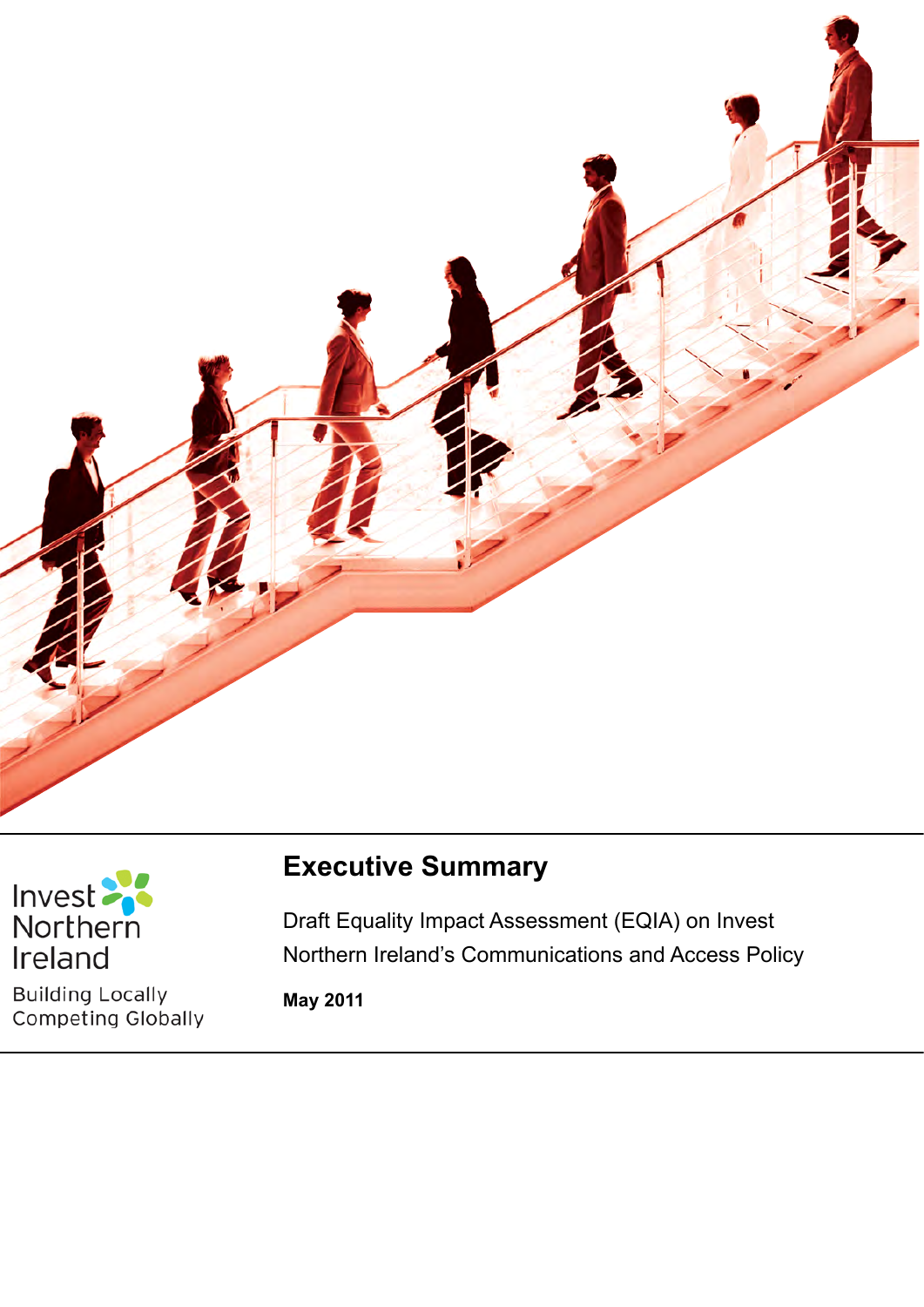## **Executive Summary**

This Equality Impact Assessment (EQIA) report relating to Invest NI's "Communication and Access Policy" has been drafted as a part of Invest NI's equality commitments under Section 75 of the Northern Ireland Act 1998. Its purpose is to consider, from a Section 75 perspective, how the organisation interacts both externally with its clients and the Northern Ireland Business Base as well as internally with its staff.

The main objective of the report is to ensure that Invest NI assesses and records the likely impact of communication methods on the nine Section 75 groupings from both an internal and an external perspective.

This EQIA will continue to demonstrate Invest NI's ongoing commitment to anticipating the consequences of its policies on the Section 75 groupings and make sure that, as far as possible, any negative consequences are minimised and that opportunities for promoting equality of opportunity are maximised.

This draft report has been written to provide information to consultees. Consultation will be carried out in line with the Equality Commission Guidance and once the consultation period is closed, a final EQIA report will be prepared for Invest NI's consideration taking full account of consultee responses. Invest NI's decision will be incorporated into a final report which will be published. Thereafter Invest NI will monitor the impact of the policies to identify any further adverse differential impacts and will publish the results of the monitoring.

## **Policy Aim**

Invest NI's core business depends on accessing and communicating efficiently and effectively with all clients, companies, individuals or organisations with an interest in the Northern Ireland economy and its labour market. The aim of the Invest NI Communications and Access Policy is: "As far as is reasonably practicable, and within available resources, to provide access to, and communications with, its staff, businesses and services in a fair, transparent and inclusive manner, mindful of corporate objectives and best value principles."

## **Consideration of Available Data and Research**

Having considered a wide range of data and research findings and considered any adverse impact which may arise, it is proposed that Invest NI will take the following actions in respect of the outcomes of the findings of this EQIA:

1. Invest NI will work increasingly closely with DETI, other departments and the private, voluntary and community sectors, to contribute towards addressing any existing and emerging inequalities in the in the Northern Ireland labour market.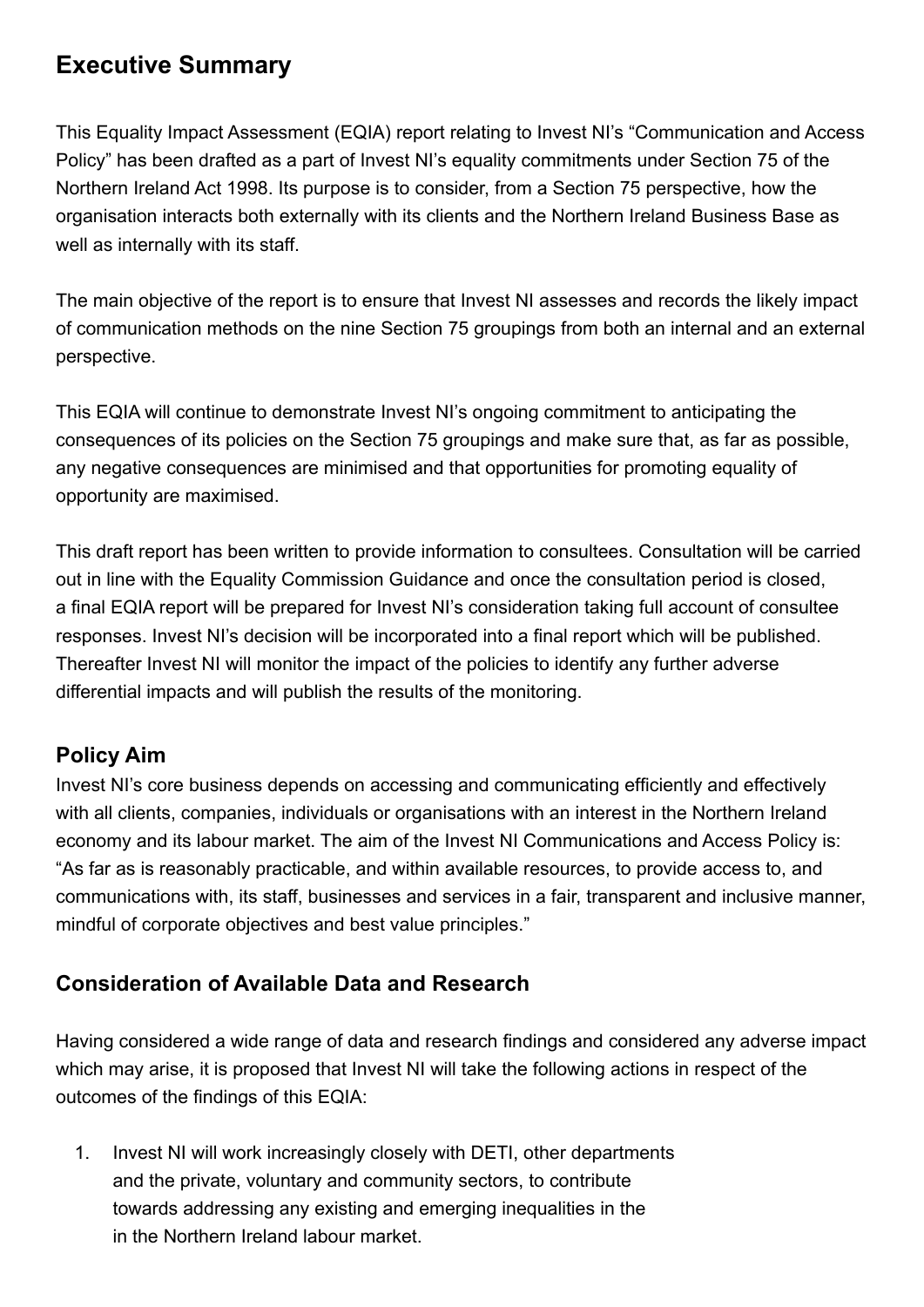- 2. Invest NI will continue to adopt an appropriate methodology for monitoring its clients and support services with regard to appropriate Section 75 grounds. It will also remain responsive to emerging equality of opportunity issues associated with the labour market. By way of example, projects have addressed or are currently addressing the needs of women entrepreneurs and those with dependants (e.g. promotion of childcare voucher schemes).
- 3. In line with the Equality Commission's Guide to Promoting Good Relations, Invest NI will refine its Good Relations Strategy and will consider appropriate positive action measures to support this strategy. This work will follow on from any new guidance on good relations to emerge from the Executive and government departments, including OFMDFM, over coming months.
- 4. Ongoing training of all staff in relation to equality of opportunity and Section 75 responsibilities will remain a corporate priority. Where external agents or consultants work alongside Invest NI then their contractual responsibilities to meet Invest NI's Section 75 obligations will continue to be made clear through the Central Procurement Directorate's (CPD) contract.
- 5. The selection criteria that apply to any support, scheme or programme operated by Invest NI will continue to promote equality of opportunity. Where additional criteria are introduced, for example to target an industrial sector or geographical area, then these will be clearly defined and set out, and any potential adverse impacts associated with these criteria will be considered and, as appropriate, mitigated.
- 6. Each programme will make explicit in all documentation that materials can be made available in alternative formats where necessary and on request for those who are not able to access written English.
- 7. For those who are not fluent in English, we will continue to ensure that appropriate translation services are made available during early stages of support. However, such support will be on the clear understanding that the operation of an effective and efficient business in the medium to longer term is likely to require fluency in English among senior management and key staff.
- 8. We will continue to take forward our Disability Action Plan through informed interventions and appropriate consultations with representative bodies.
- 9. Working with appropriate representative groups, we will continue to ensure all our premises, facilities and venues are fully accessible to those with a disability. This will include ensuring, for example, that textphone numbers are added to staff and office contact details.
- 10. While web-based systems continue to provide an efficient means of communication both internally and externally, mindful of the 'digital divide' we will continue to be responsive to the needs of those who may be less able to access computers and information technology  $(IT).$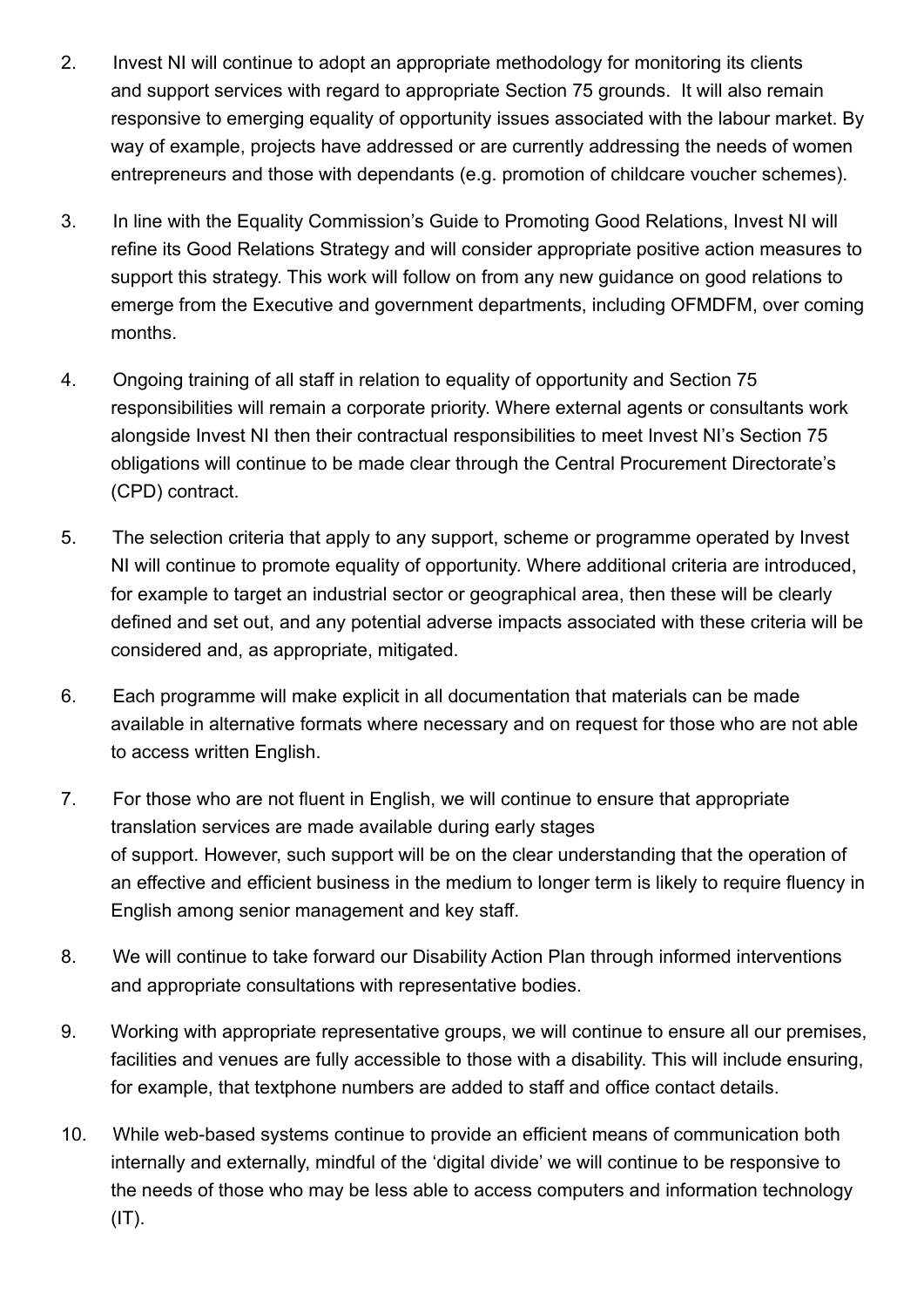11. Reflecting on the Transform Programme (the current Invest NI internal change programme) currently underway, Invest NI is likely to undergo substantial changes over the coming period. This strategic change programme, which is seeking to accelerate the impact of Invest NI's support to Northern Ireland businesses, will evaluate the potential for us to improve productivity by engaging with and supporting a wider customer base than is currently the case.

 This programme is likely to affect NI businesses that are VAT registered (excluding agriculture) and who have the potential to grow sales outside of Northern Ireland. Transform aims to improve the performance and impact of Invest NI's interactions; embed a customer-led service culture at all levels; enhance the customer experience of Invest NI and bring clarity to product and service offerings through streamlined and simplified services. All stages of implementation will be subject to Scrutiny under Section 75, including screening and EQIAs as appropriate.

These measures, when implemented, should further equality of opportunity generally, in compliance with Invest NI's obligations under Section 75 of the Northern Ireland Act 1998. As previously stated in our Equality Scheme, the amended policies will be regularly monitored to ensure that no adverse impact occurs.

#### **Next Steps**

We would welcome any comments that you may have in terms of this EQIA, including our preliminary recommendations with regard to measures to mitigate adverse impact and alternative policies. Further copies of this EQIA report are available on Invest NI's website at www.investni. com/equality

If you have any queries about this document, and its availability in alternative formats (including Braille, disk, large print, audio cassette, and in minority languages to meet the needs of those whose first language is not English) then please contact.

**Pamela Marron/Joanne Stewart Equality Manager Invest Northern Ireland 3rd Floor Bedford Square Bedford Street Belfast BT2 7ES**

Email**: [pamela.marron@investni.com](mailto:pamela.marron@investni.com) joanne.stewart@investni.com** Telephone**: 028 9069 8273**/**8780;** Textphone**: 028 9069 8585;**  Fax: **028 9043 6536**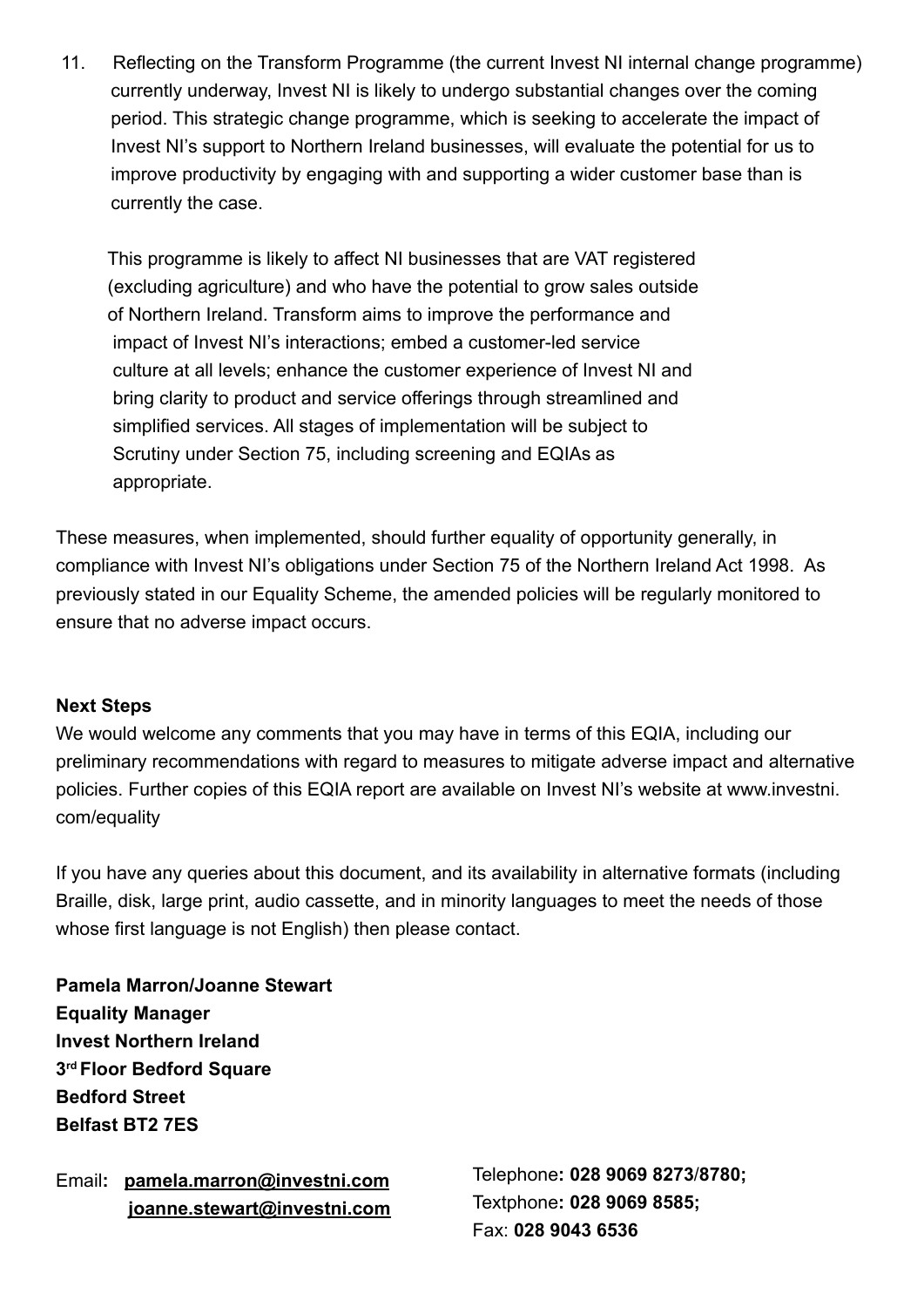Deadline for comments will be 1<sup>st</sup> August 2011.

Following consultation the Final Report will be made available.

Invest NI wishes to consult as widely as possible on the findings included in this EQIA, together with the preliminary recommendations offered above. The following actions are proposed:

- $\Box$  This report will be issued to all consultees listed in our Equality Scheme and to any members of the public on request.
- $\Box$  A copy of the EQIA will be posted on Invest NI's website and on the intranet.
- $\Box$  Individual consultation meetings will be arranged with staff on request and with representatives of particular interest groups if required.
- $\Box$  The report will be made available on request in alternative formats.

The arrangements for consultation are being co-ordinated by the Equality Unit to whom all enquiries should be made.

Following the formal consultation period and consideration of the findings from the consultation, Invest NI will reach a decision in terms of the EQIA process and will ensure that such decisions are implemented through the new Corporate Plan. The outcomes of this EQIA will be posted on Invest NI's website (www.investni.com/equality). It will be made available in different formats on request where appropriate.

If you require this brochure in an alternative format (including Braille, disk, audio cassette or in minority languages to meet the needs of those whose first language is not English) then please contact:

#### **Invest NI's Equality Team**

T: 028 9069 8273/8780 Textphone: 028 9069 8585 E-mail: equality@investni.com